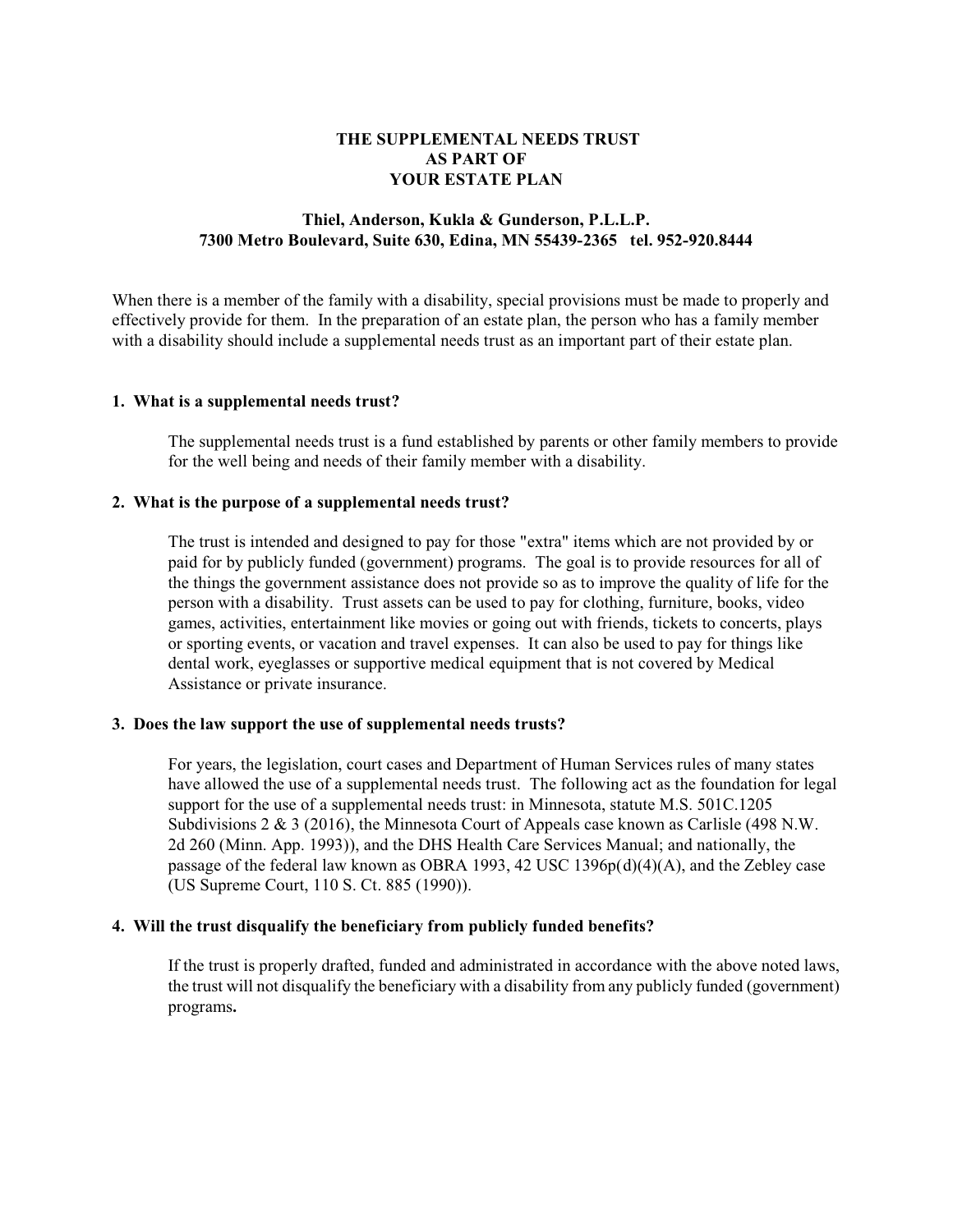### **5. Can the supplemental needs trust be incorporated into a Will?**

A parent, grandparent, sibling or other interested person can include a provision in their Will which, upon their death, will establish and fund a supplemental needs trust. As an example, following the parent's death the trust will thereafter pay for the "extras" for the child with a disability which were previously being paid for by the parent.

# **6. Can the supplemental needs trust instead be established and used during the parents lifetime?**

Instead of establishing the trust upon death by means of the Will, the supplemental needs trust may also be created and established as a separate trust by a parent, grandparent, sibling or other interested person during their lifetime. In many cases, this type of trust is preferable because it allows for greater flexibility in the estate plan and will likely ensure that the trust is "grandfathered in" if there is a change in the law. Such a trust allows the parent to supervise and operate the trust to establish a history and ensure the foundation is laid for the on going administration of the trust. It also allows other persons to put funds into the trust, such as a grandparent placing funds into the trust established by the parent of the child with a disability.

### **7. How can the supplemental needs trust be funded?**

The trust can be funded in many ways including designated gifts, life insurance proceeds and distributions from a Will. If your intention is to make the trust a beneficiary on a tax-deferred retirement account, however, you should take care to be fully informed of the potential tax implications. We generally recommend that you avoid this option and use your other assets to fund the trust.

#### **8. What types of assets can the trust own?**

The trust can own various types of assets including bank accounts, certificates of deposit, stocks, bonds, real estate, vehicles and personal property such as a computer or television that are used by the person with a disability for their benefit. Such assets can be bought and sold by the trustee, and the trustee may engage in loans or leases on behalf of the trust. But any assets or ownership interests will create fiduciary obligations of the trustee to maintain, repair and retain those assets for the maximum benefit of the beneficiary. This can include paying taxes or premiums for insurance coverage, or hiring professionals for their services depending on the requirements of maintaining the specific assets in question.

### **9. Who should be the trustee?**

The trustee's duty is to invest, manage and distribute the trust assets in a manner which is in the best interest of the beneficiary with a disability and within the rules of the government assistance programs so as to not jeopardize the eligible status of the beneficiary. Therefore, the trustee must be qualified and motivated to do so. The trustee could then be parents, siblings, family members, friends or a professional fiduciary capable of acting as trustee.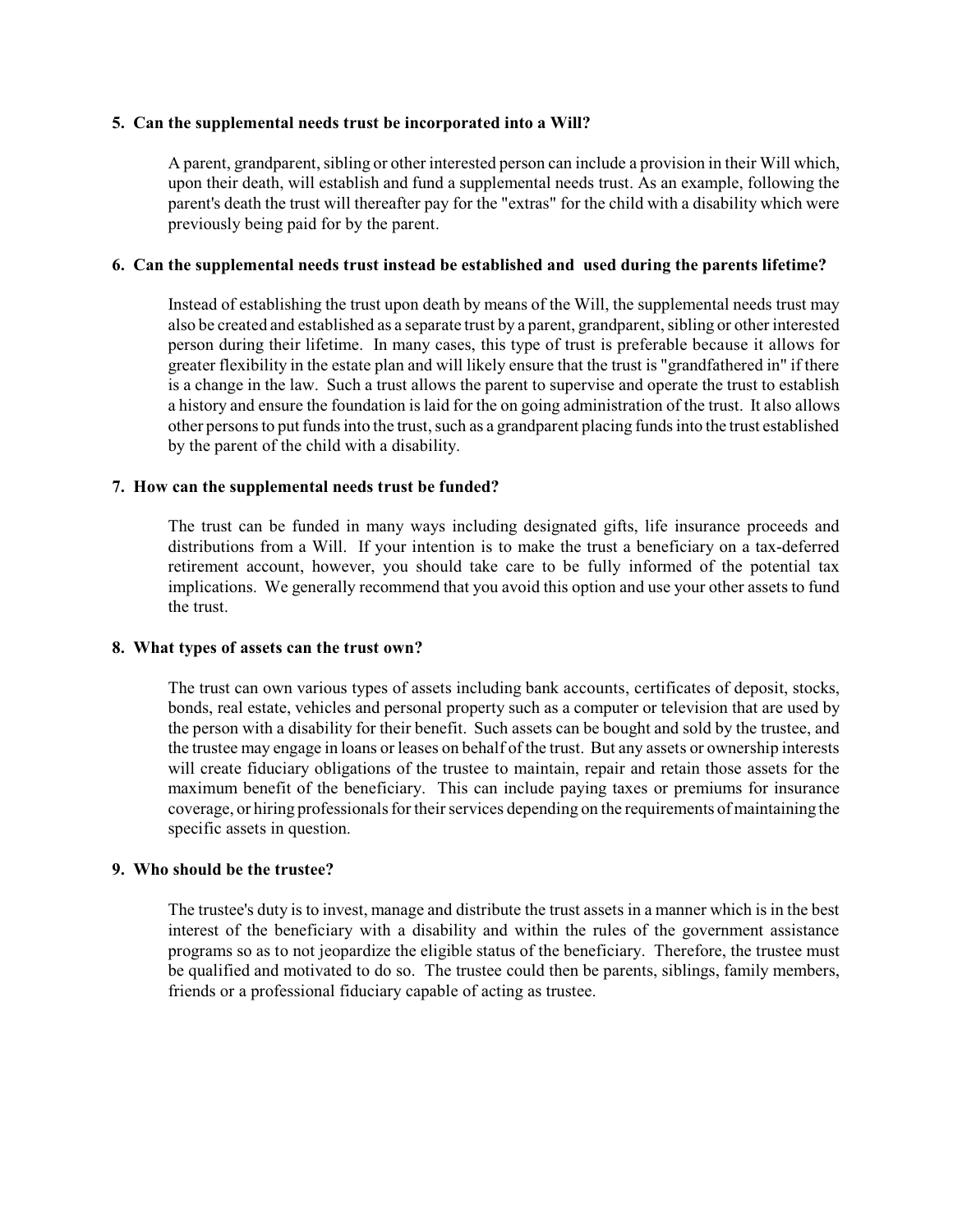### **10. What about the personal well being of the beneficiary?**

It is the trustee's job to handle the financial assets of the trust, not to make decisions relative to the beneficiary's personal care such as medical care, residential programs, or educational and vocational programs. Such issues are the responsibility of the Guardian of the person with the disability or by the beneficiary themselves if they are capable. Although a probate court proceeding is necessary to actually establish a guardianship and appoint the Guardian, the supplemental needs trustmay include nominations for the role expressing the family's wishes, thereby indicating to the court the person best suited to act as Guardian if one is required or if the appointed Guardian(s) is no longer capable of serving. The Guardian and the trustee may or may not be the same person(s).

# **11. What if the trustee can no longer perform their duties?**

The supplemental needs trust is intended to last for the lifetime of the family member with the disability. Therefore it is likely that the person named as trustee may, at some point, be unable or no longer willing to act. The trust should nominate a series of successors to take over when such an event occurs.

### **12. How does the trustee determine what type of items should be paid for by the trust?**

The trustee must work closely with the beneficiary, or their Guardian, to assess and provide for the needs of the beneficiary. However, the trustee should not pay for any items which would be provided for by any publicly funded (government) program. Further, the trustee should not make a distribution which would exceed the income or asset limitation imposed upon the beneficiary by various government programs. It is recommended that the parents provide their successor trustees with a letter of instructions which can provide guidance and knowledge to the trustee as to the personality and preferences of their child, what has been successful in the past, and their hopes and dreams for their child's future.

# **13. Can the person with a disability place their own assets into a supplemental needs trust?**

Based upon the circumstances, two different types of supplemental needs trust are capable of being used:

(1) The first and more traditional type of **supplemental needs trust** (under Minnesota Statute 501C.1205 subdivision 2, originally passed in 1993) is one which is funded by assets which belong to someone other than the beneficiary with a disability (typically the parents, grandparents or siblings). This is the version that is appropriate for long term estate planning as a substitution for the family member with a disability. Because it is funded by individuals other than the person with a disability, this trust is not subject to any claim by the State for reimbursement of Medical Assistance upon the death of the beneficiary and any remaining assets may be distributed to whomever the creators (i.e. settlors) of the trust may designate.

(2) The second type of supplemental needs trust, sometimes referred to as a "**special needs trust**" (under Minnesota Statute 501C.1205 subdivision 3, originally passed in 1995, and under 42 USC 1396p(d)(4)(A), passed as apart of OBRA of 1993) is one which is funded by assets which are in the name of, and belong to, the person with a disability who is the beneficiary of the trust. This trust is used in reaction to the person with a disability receiving a windfall of assets that would cause them to be ineligible for government assistance and cannot easily be spent down. These funds may be from an inheritance, personal injury or medical malpractice settlement or award due to the